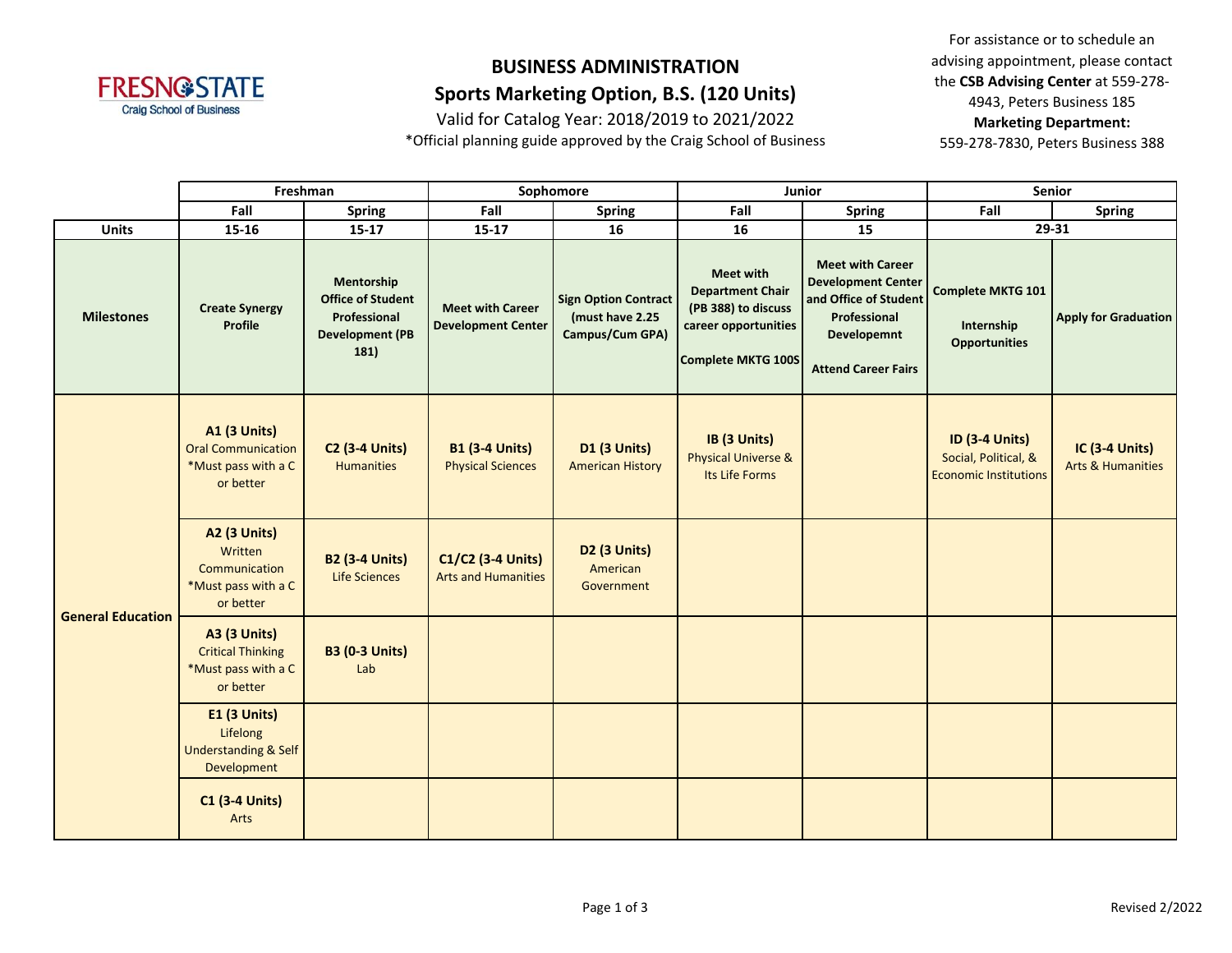

### **Sports Marketing Option, B.S. (120 Units)**

Valid for Catalog Year: 2018/2019 to 2021/2022

\*Official planning guide approved by the Craig School of Business

For assistance or to schedule an advising appointment, please contact the **CSB Advising Center** at 559-278- 4943, Peters Business 185 **Marketing Department:**  559-278-7830, Peters Business 388

|              | Freshman |                                                                                                                                                                              | Sophomore                                                                                                           |                                                                                                 | Junior                                                                                                                                                   |                                                                                                                | Senior                                                                                                                                                                                                       |                                                                               |
|--------------|----------|------------------------------------------------------------------------------------------------------------------------------------------------------------------------------|---------------------------------------------------------------------------------------------------------------------|-------------------------------------------------------------------------------------------------|----------------------------------------------------------------------------------------------------------------------------------------------------------|----------------------------------------------------------------------------------------------------------------|--------------------------------------------------------------------------------------------------------------------------------------------------------------------------------------------------------------|-------------------------------------------------------------------------------|
|              | Fall     | <b>Spring</b>                                                                                                                                                                | Fall                                                                                                                | <b>Spring</b>                                                                                   | Fall                                                                                                                                                     | <b>Spring</b>                                                                                                  | Fall                                                                                                                                                                                                         | <b>Spring</b>                                                                 |
| <b>Units</b> | 15-16    | $15 - 17$                                                                                                                                                                    | $15 - 17$                                                                                                           | 16                                                                                              | 16                                                                                                                                                       | 15                                                                                                             | 29-31                                                                                                                                                                                                        |                                                                               |
|              |          | <b>GE Area B4</b><br><b>DS 71</b><br>(3 Units)<br>Quantitative<br>Reasoning<br>[Pre-Req: ELM exam<br>or intermediate<br>college algebra]<br>*Must pass with a C<br>or better | <b>DS 73</b><br>(3 Units)<br>[Pre-Req: ELM exam,<br>DS 71; ECON 40 & 50<br>recommended]<br>*Not open to<br>freshmen | <b>BA18</b><br>(4 Units)<br>*Not open to<br>Freshmen                                            | <b>BA 105W</b><br>(3 Units)<br>[Pre-Req: ENGL 5B or<br>10<br>(C or better);<br>Junior standing]<br>*UDWS requirement;<br>must pass with a C or<br>better | <b>IS 130</b><br>(3 Units)<br>[Pre-Req: IS 52, 52L;<br>ACCT 4A, 4B; BA<br>105W (may be taken<br>concurrently)] | <b>MGT 124</b><br>(4 Units)<br>[Pre-Req: BA 105W;<br>MGT 110; DS 123<br>(may be taken<br>concurrently)]                                                                                                      | <b>MKTG 188</b><br>(4 Units)<br>[Pre-Req: Last<br>semester of Senior<br>year] |
| <b>Major</b> |          | <b>ECON 40</b><br>(3 Units)<br>[Pre-Req:GE A2]<br>OR<br>AGBS <sub>1</sub><br>(3 Units)<br>[Pre-Req: GE A2]                                                                   | <b>ACCT 4A</b><br>(3 Units)<br>*Not open to<br>Freshmen                                                             | <b>ACCT 4B</b><br>(3 Units)<br>[Pre-Req: ACCT 4A (C)<br>or better)]<br>*Not open to<br>Freshmen | <b>MGT 110</b><br>(6 Units)<br>[Pre-Req: BA 105W<br>(may be taken<br>concurrently)]<br>*Not open to<br>students with credit<br>in MGT 104 or MGT<br>106  | <b>MKTG 101</b><br>(4 Units)<br>[Pre-Req: MKTG 100S   [Pre-Req: MKTG 100S<br>(C or better)]                    | <b>MKTG 150</b><br>(3 Units)<br>(C or better)]                                                                                                                                                               | <b>MKTG 161</b><br>(4 Units)                                                  |
|              |          | IS 52 & IS 52L<br>(3 Units)<br>*or Computer<br><b>Competency Exam</b><br>(CCE)                                                                                               | <b>GE Area D3</b><br><b>ECON 50</b><br>(3 Units)<br>[Pre-Req: GE A2]                                                | <b>DS 123</b><br>(3 Units)<br>[Pre-Req: DS 71, 73;<br>IS 52, 52L]                               | MI<br><b>MKTG 100S</b><br>(4 Units)<br>[Pre-Req: BA 105W<br>(may be taken<br>concurrently)]<br>MI Multicultural/<br>International                        | <b>MKTG 160</b><br>(4 Units)<br>[Pre-Req: MKTG 100S   [Pre-Req: MKTG 100S<br>(C or better)]                    | <b>MKTG 110</b><br>(4 Units)<br>(C or better)]                                                                                                                                                               |                                                                               |
|              |          |                                                                                                                                                                              |                                                                                                                     |                                                                                                 |                                                                                                                                                          | <b>FIN 120</b><br>(4 Units)<br>[Pre-Req: ACCT 4A;<br>DS 71; BA 105W (may<br>be taken<br>concurrently)]         | <b>Option Requirements</b><br>(4 Units)<br>Select FOUR units from the following:<br>BA 152, 179; ECON 144; RA 150 or 152;<br>MKTG 132, 140, 190, 195<br>*See course catalog for prerequisite<br>requirements |                                                                               |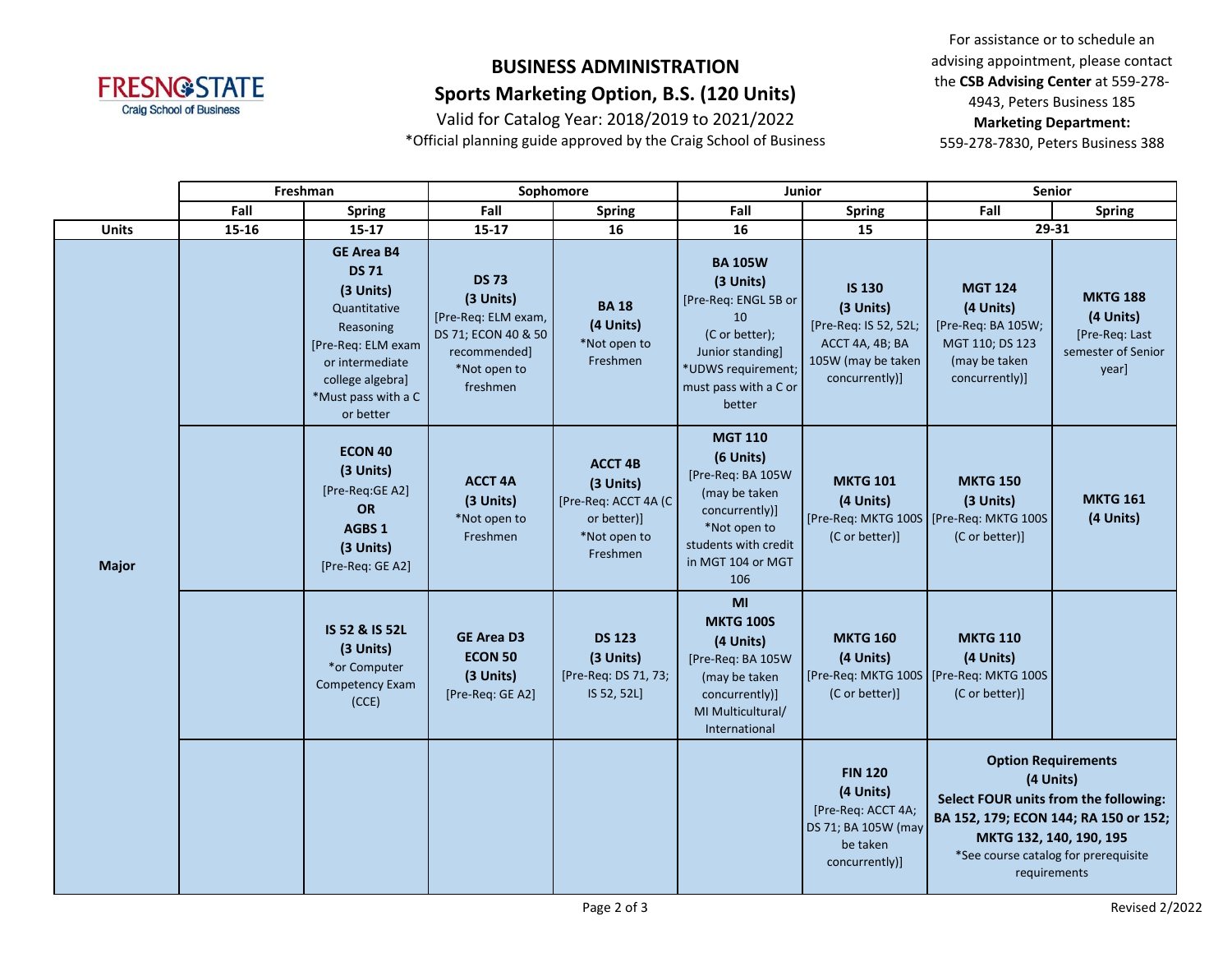

#### **Sports Marketing Option, B.S. (120 Units)**

Valid for Catalog Year: 2018/2019 to 2021/2022

\*Official planning guide approved by the Craig School of Business

For assistance or to schedule an advising appointment, please contact the **CSB Advising Center** at 559-278- 4943, Peters Business 185 **Marketing Department:**  559-278-7830, Peters Business 388

|                                                        | Freshman  |               | Sophomore |               | <b>Junior</b>                     |                         | Senior |               |
|--------------------------------------------------------|-----------|---------------|-----------|---------------|-----------------------------------|-------------------------|--------|---------------|
|                                                        | Fall      | <b>Spring</b> | Fall      | <b>Spring</b> | Fall                              | <b>Spring</b>           | Fall   | <b>Spring</b> |
| <b>Units</b>                                           | $15 - 16$ | $15 - 17$     | $15 - 17$ | 16            | 16                                | 15                      |        | 29-31         |
| <b>Additional</b><br>Graduation<br><b>Requirements</b> |           |               |           |               | <b>Elective</b><br>*See footnotes | MI (3 Units)<br>*EXEMPT |        |               |

#### **FOOTNOTES:**

**Prerequisites/Corequisites:** Other restrictions may apply. Please see your course catalog for detailed prerequisite/corequisite requirements.

Grade Requirements: A grade of C or better must be earned for each course used to satisfy the requirements for the major. No course taken for the business major can be graded on a CR/NC basis, except for courses with mandatory CR/NC grading.

**Computer Competency Exam (CCE):** Contact the CSB Undergraduate Student Services office to schedule a CCE test date.

Option: Students must maintain a 2.25 Campus and Cumulative GPA to declare an OPTION. An OPTION must be declared after the completion of all of the Pre-Business Requirements in order to enroll in OPTION courses.

Electives (0-2): If necessary, students must complete additional elective units to meet 120 units total to graduate. Students who take the CCE in lieu of IS 52/52L will need to fulfill the minimum unit requirements with electives.

Upper Division Writing Skills requirement (UDWS): Business majors take BA 105W to fulfill this requirement. The Upper Division Writing Exam is NOT an option for Business Administration majors. Substitutions: If substitutions/exceptions/waivers are made for any major courses that also meet GE and/or the Multicultural/International graduation requirement, the student is responsible for completing additional courses to satisfy the respective areas (GE and/or MI). This also includes the upperdivision writing requirement.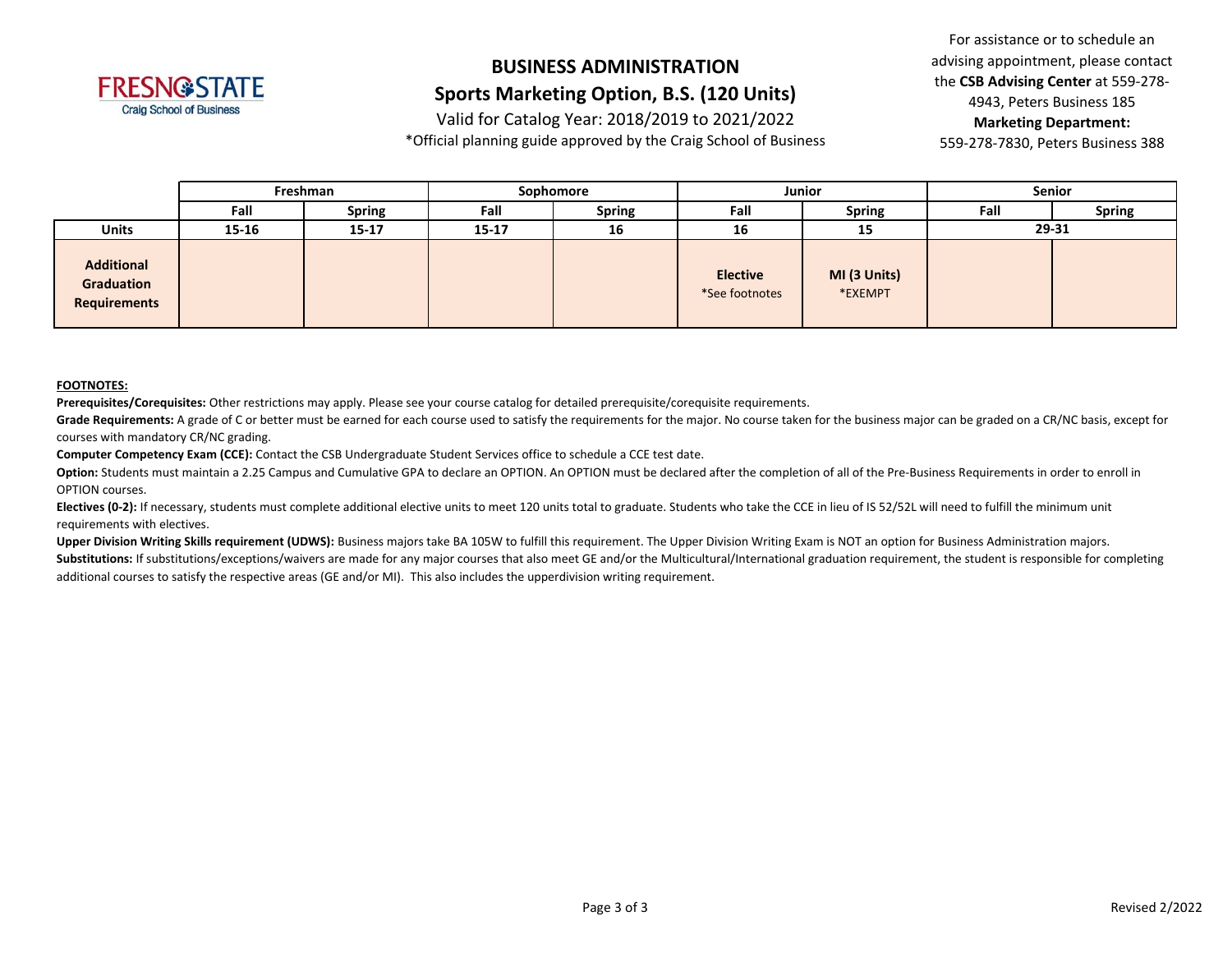

#### **BUSINESS ADMINISTRATION Sports Marketing Option, B.S. (120 Units)**

Valid for Catalog Year: 2015/2016 to 2017/2018

\*Official planning guide approved by the Craig School of Business

For assistance or to schedule an advising appointment, please contact the **CSB Advising Center** at 559-278-4943, Peters Business 185

**Marketing Department:** 

559-278-7830, Peters Business 388

|                                    | Freshman                                                                             |                                                                                       | Sophomore                                                                                                                                                                                                                                                                           |                                                                      | Junior                                                                                            |                                                                                                                                                              | Senior                                          |                       |
|------------------------------------|--------------------------------------------------------------------------------------|---------------------------------------------------------------------------------------|-------------------------------------------------------------------------------------------------------------------------------------------------------------------------------------------------------------------------------------------------------------------------------------|----------------------------------------------------------------------|---------------------------------------------------------------------------------------------------|--------------------------------------------------------------------------------------------------------------------------------------------------------------|-------------------------------------------------|-----------------------|
|                                    | Fall                                                                                 | <b>Spring</b>                                                                         | Fall                                                                                                                                                                                                                                                                                | <b>Spring</b>                                                        | Fall                                                                                              | <b>Spring</b>                                                                                                                                                | Fall                                            | <b>Spring</b>         |
| <b>Units</b>                       | $15 - 16$                                                                            | $15 - 17$                                                                             | $15 - 17$                                                                                                                                                                                                                                                                           | 16                                                                   | 16                                                                                                | 15                                                                                                                                                           | 29-31                                           |                       |
| <b>Milestones</b>                  | >Create Synergy<br><b>Profile</b>                                                    | >Mentorship - Office of<br><b>Student Professional</b><br><b>Development (PB 181)</b> | >Meet with<br><b>Career</b><br><b>Development</b><br><b>Center</b>                                                                                                                                                                                                                  | >Sign Option<br><b>Contract (must</b><br>have 2.25<br>Campus/Cum GPA | >Meet with Department<br>Chair (PB 388) to discuss<br>career opportunities<br>>Complete MKTG 100S | >Meet with<br>Career<br><b>Development</b><br><b>Center and Office</b><br>of Student<br>Professional<br><b>Developemnt</b><br>>Attend Career<br><b>Fairs</b> | >Complete MKTG 101<br>>Internship Opportunities | >Apply for Graduation |
|                                    | <b>A1 (3 Units)</b><br><b>Oral Communication</b><br>*Must pass with a C<br>or better | <b>C2 (3-4 Units)</b><br><b>Humanities</b>                                            | IB (3 Units)<br><b>ID (3-4 Units)</b><br><b>B1 (3-4 Units)</b><br><b>D1 (3 Units)</b><br>MI (3 Units)<br><b>Physical Universe &amp;</b><br>Social, Political, &<br>*EXEMPT<br><b>Physical Sciences</b><br><b>American History</b><br>Its Life Forms<br><b>Economic Institutions</b> |                                                                      | <b>IC (3-4 Units)</b><br><b>Arts &amp; Humanities</b>                                             |                                                                                                                                                              |                                                 |                       |
| <b>General</b><br><b>Education</b> | <b>A2 (3 Units)</b><br>Written<br>Communication<br>*Must pass with a C<br>or better  | <b>B2 (3-4 Units)</b><br><b>Life Sciences</b>                                         | $C1/C2$ (3-4<br>Units)<br>Arts and<br><b>Humanities</b>                                                                                                                                                                                                                             | <b>D2 (3 Units)</b><br>American<br>Government                        |                                                                                                   |                                                                                                                                                              |                                                 |                       |
|                                    | <b>A3 (3 Units)</b><br><b>Critical Thinking</b><br>*Must pass with a C<br>or better  | <b>B3 (0-3 Units)</b><br>Lab                                                          |                                                                                                                                                                                                                                                                                     |                                                                      |                                                                                                   |                                                                                                                                                              |                                                 |                       |
|                                    | <b>E1 (3 Units)</b><br>Lifelong<br><b>Understanding &amp; Self</b><br>Development    |                                                                                       |                                                                                                                                                                                                                                                                                     |                                                                      |                                                                                                   |                                                                                                                                                              |                                                 |                       |
|                                    | <b>C1 (3-4 Units)</b><br>Arts                                                        |                                                                                       |                                                                                                                                                                                                                                                                                     |                                                                      |                                                                                                   |                                                                                                                                                              |                                                 |                       |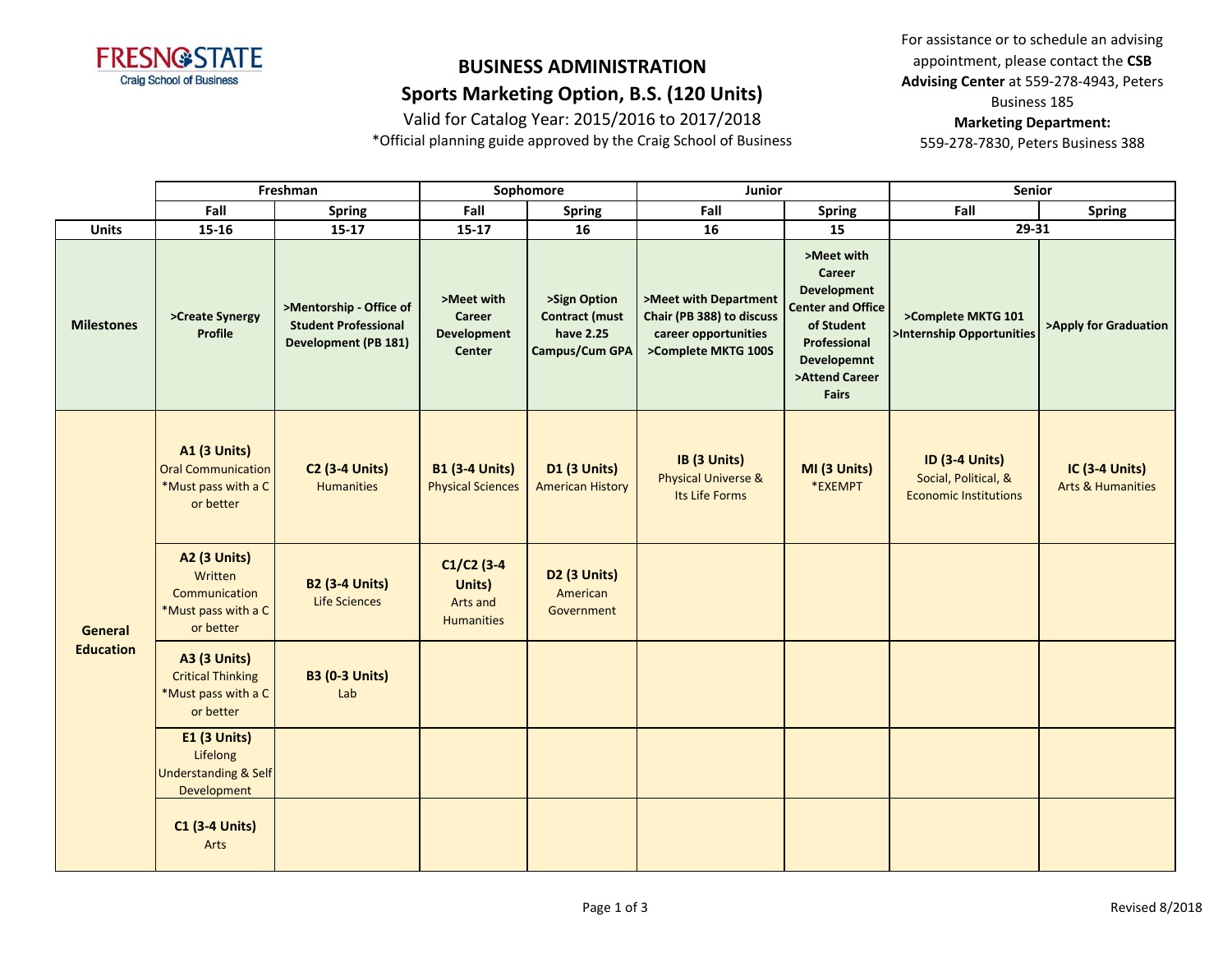

**Sports Marketing Option, B.S. (120 Units)**

Valid for Catalog Year: 2015/2016 to 2017/2018 \*Official planning guide approved by the Craig School of Business For assistance or to schedule an advising appointment, please contact the **CSB Advising Center** at 559-278-4943, Peters Business 185

**Marketing Department:** 

559-278-7830, Peters Business 388

|                  | Freshman |                                                                                                                                                                               | Sophomore                                                                                                                      |                                                                                                  | Junior                                                                                                                                                |                                                                                                                   | <b>Senior</b>                                                                                                                                                                                          |                                                                         |
|------------------|----------|-------------------------------------------------------------------------------------------------------------------------------------------------------------------------------|--------------------------------------------------------------------------------------------------------------------------------|--------------------------------------------------------------------------------------------------|-------------------------------------------------------------------------------------------------------------------------------------------------------|-------------------------------------------------------------------------------------------------------------------|--------------------------------------------------------------------------------------------------------------------------------------------------------------------------------------------------------|-------------------------------------------------------------------------|
|                  | Fall     | <b>Spring</b>                                                                                                                                                                 | Fall                                                                                                                           | <b>Spring</b>                                                                                    | Fall                                                                                                                                                  | <b>Spring</b>                                                                                                     | Fall                                                                                                                                                                                                   | <b>Spring</b>                                                           |
| <b>Units</b>     | 15-16    | $15 - 17$                                                                                                                                                                     | $15 - 17$                                                                                                                      | 16                                                                                               | 16                                                                                                                                                    | 15                                                                                                                | 29-31                                                                                                                                                                                                  |                                                                         |
| <b>Major</b>     |          | <b>GE Area B4</b><br><b>DS 71 (3 Units)</b><br><b>Quantitative Reasoning</b><br>[Pre-Req: ELM exam or<br>intermediate college<br>algebra]<br>*Must pass with a C or<br>better | <b>DS 73 (3 Units)</b><br>[Pre-Req: ELM<br>exam, DS 71;<br><b>ECON 40 &amp; 50</b><br>recommended]<br>*Not open to<br>freshmen | <b>BA18</b><br>(4 Units)<br>*Not open to<br>Freshmen                                             | <b>BA 105W (3 Units)</b><br>[Pre-Reg: ENGL 5B or 10<br>(C or better);<br>Junior standing]<br>*UDWS requirement;<br>must pass with a C or<br>better    | <b>IS 130</b><br>(3 Units)<br>[Pre-Req: IS 52,<br>52L; ACCT 4A, 4B;<br>BA 105W (may be<br>taken<br>concurrently)] | <b>MGT 124 (4 Units)</b><br>[Pre-Req: BA 105W; MGT<br>110; DS 123 (may be taken<br>concurrently)]                                                                                                      | <b>MKTG 188 (4 Units)</b><br>[Pre-Req: Last semester<br>of Senior year] |
|                  |          | ECON 40 (3 Units)<br>[Pre-Req:GE A2] OR<br>AGBS 1 (3 Units)<br>[Pre-Req: GE A2]                                                                                               | <b>ACCT 4A</b><br>(3 Units)<br>*Not open to<br>Freshmen                                                                        | <b>ACCT 4B</b><br>$(3$ Units)<br>[Pre-Req: ACCT 4A<br>(C or better)]<br>*Not open to<br>Freshmen | <b>MGT 110 (6 Units)</b><br>[Pre-Req: BA 105W (may<br>be taken concurrently)]<br>*Not open to students<br>with credit in MGT 104 or<br><b>MGT 106</b> | <b>MKTG 101</b><br>(4 Units)<br>[Pre-Req: MKTG<br>100S (C or better)]                                             | <b>MKTG 150 (3 Units)</b><br>[Pre-Req: MKTG 100S (C<br>or better)]                                                                                                                                     | <b>MKTG 161 (4 Units)</b>                                               |
|                  |          | IS 52 & IS 52L<br>(3 Units)<br>*or Computer<br>Competency Exam (CCE)                                                                                                          | <b>GE Area D3</b><br><b>ECON 50</b><br>(3 Units)<br>[Pre-Req: GE A2]                                                           | <b>DS 123</b><br>(3 Units)<br>[Pre-Req: DS 71,<br>73; IS 52, 52L]                                | <b>MKTG 100S</b><br>(4 Units)<br>[Pre-Req: BA 105W (may<br>be taken concurrently)]                                                                    | <b>MKTG 160</b><br>(4 Units)<br>[Pre-Req: MKTG<br>100S (C or better)]                                             | <b>MKTG 110</b><br>(4 Units)<br>[Pre-Req: MKTG 100S (C<br>or better)]                                                                                                                                  |                                                                         |
|                  |          |                                                                                                                                                                               |                                                                                                                                |                                                                                                  |                                                                                                                                                       | <b>FIN 120</b><br>(4 Units)<br>[Pre-Req: ACCT<br>4A; DS 71; BA<br>105W (may be<br>taken<br>concurrently)]         | <b>Option Requirements (4 Units)</b><br>Select FOUR units from the following:<br>BA 152, 179; ECON 144; RA 150 or 152; MKTG<br>132, 140, 190, 195<br>*See course catalog for prerequisite requirements |                                                                         |
| <b>Electives</b> |          |                                                                                                                                                                               |                                                                                                                                |                                                                                                  | <b>Elective</b><br>*See footnotes                                                                                                                     |                                                                                                                   |                                                                                                                                                                                                        |                                                                         |